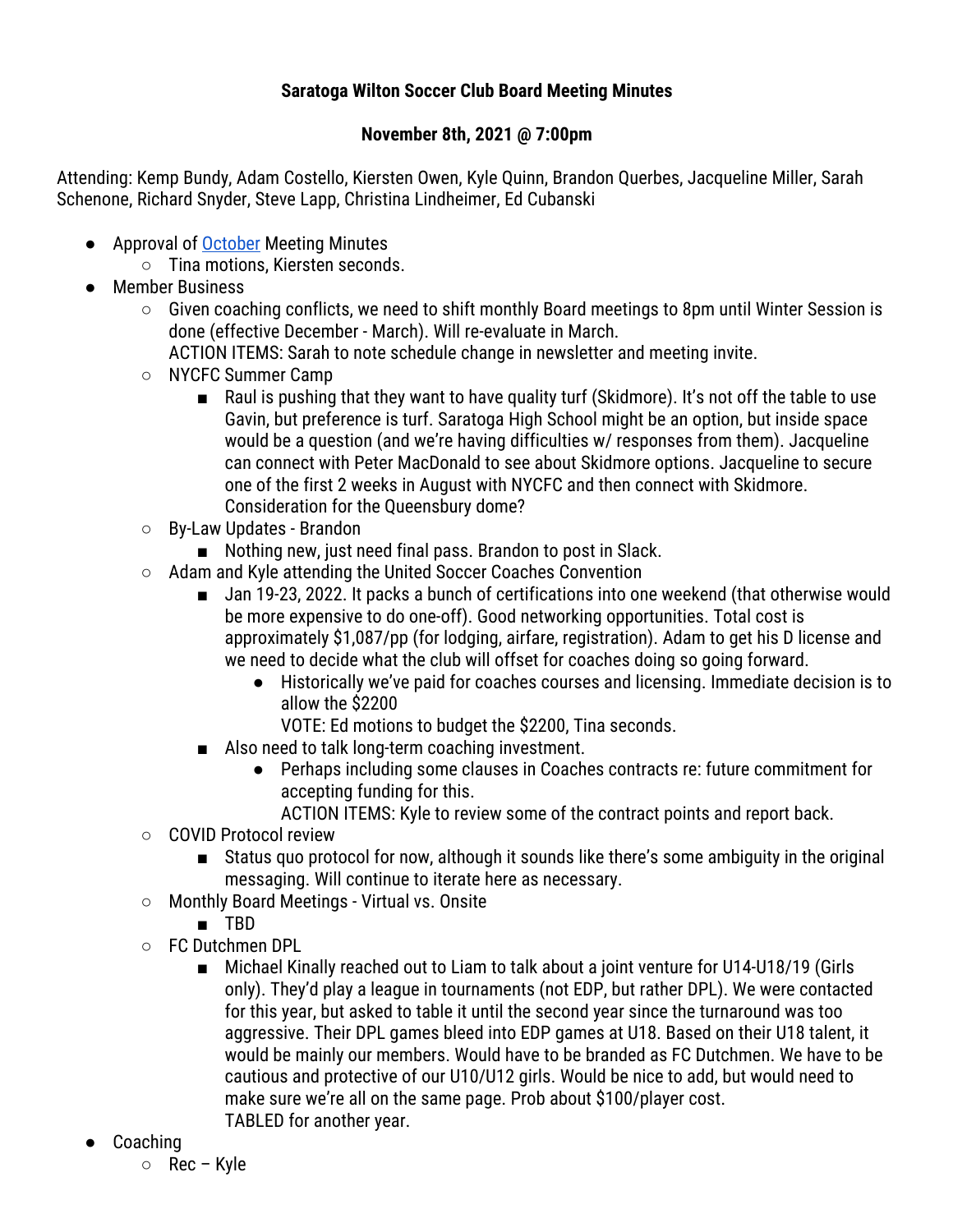- Great season, ending just over 300, had some great new coaches. It's spilling over into Travel. Great praise for the program Kyle ran.
- We gave out trophies and banners, lots of great camaraderie. Pics can be picked up at the Gavin Park main office (families have been notified).
- Winter Academy logistically may be tough with the Charbs scheduling, but would be great to hold it. We could aim for Sunday am.
	- ACTION ITEM: Kyle to regroup w/ Afrim's scheduler to figure out if it can work.
- Travel Adam
	- BU19 Need to weigh in on Garrett Hedge being player/assistant coach. We wouldn't have a team if he wasn't involved. He single-handedly brought 6 players back. Could have potential future coaching pipeline value.
		- Suggestion is for Garrett Hedge to have his registration fees waived. This would be contingent on the players he recruited completing registration. VOTE: Tina motions, Brandon seconds.
	- Kasey Lemos is helping BU14 (w/out compensation) and Liam needs help w/ GU14. He's interested in coaching more and offered to jump in for GU14. Adam has yet to review him fully for long-term coaching potential, but suggestion is to provide some sort of compensation for the short-term GU14 efforts (\$500). Need proper audit trail for this. VOTE: Ed motions, Tina seconds.
	- GU16 has had some numbers issues. They've lost quite a few players to Alleycats (down to 10 confirmed and 1 maybe). Kyle heard through the grapevine that NY Elite was struggling for numbers at that level. Jason reached out to Paul at NYE and they've done a practice or 2 together. Jason said it went well. We're trying to figure out a way to keep that team together and playing. There's also a possibility of merging with Paco's team. Some questions around branding, insurance and registration.
		- ACTION ITEM: Adam to do some research re: registrations and report back.
- Tournaments and Events -Adele
	- TABLED
- Treasurer's Report Brandon
	- All important docs/items being communicated through Slack (backed up in Google Drive). Tax return filed, transition's going well. He has another purchasing card to be used as necessary. October financials should come from the accountant this week. He's going to work to pull some information together in the interest of making informed decisions via a Budget/pricing subcommittee.
	- ACTION ITEM: Sarah to move this up the timeline for future agendas.
- Registrar's Report Tina
	- 341 registrants, up by 64 players this year.
	- Tina mentioned requirements for U18 players who turn 18 next year, need additional risk certifications. She'll reach out to the coaches.
	- ACTION ITEM: Sarah to move this up the timeline for future agendas.
- Scheduling and Facilities Kyle
	- $\circ$  Indoor options for 2022-2023 and 2023-2024 (YMCA, Afrim's)
		- Suggestion around signing a 2-year lease in advance while we can. They have a 90 day cancellation policy that would protect our risk. This would make our rental fees predictable for the coming years. Other spaces are too unpredictable and so we need to grab opportunities while we can.
			- ACTION ITEM: Kyle to get some concrete info and report back.
	- Charbs renovation updates
		- Microfield is all done.